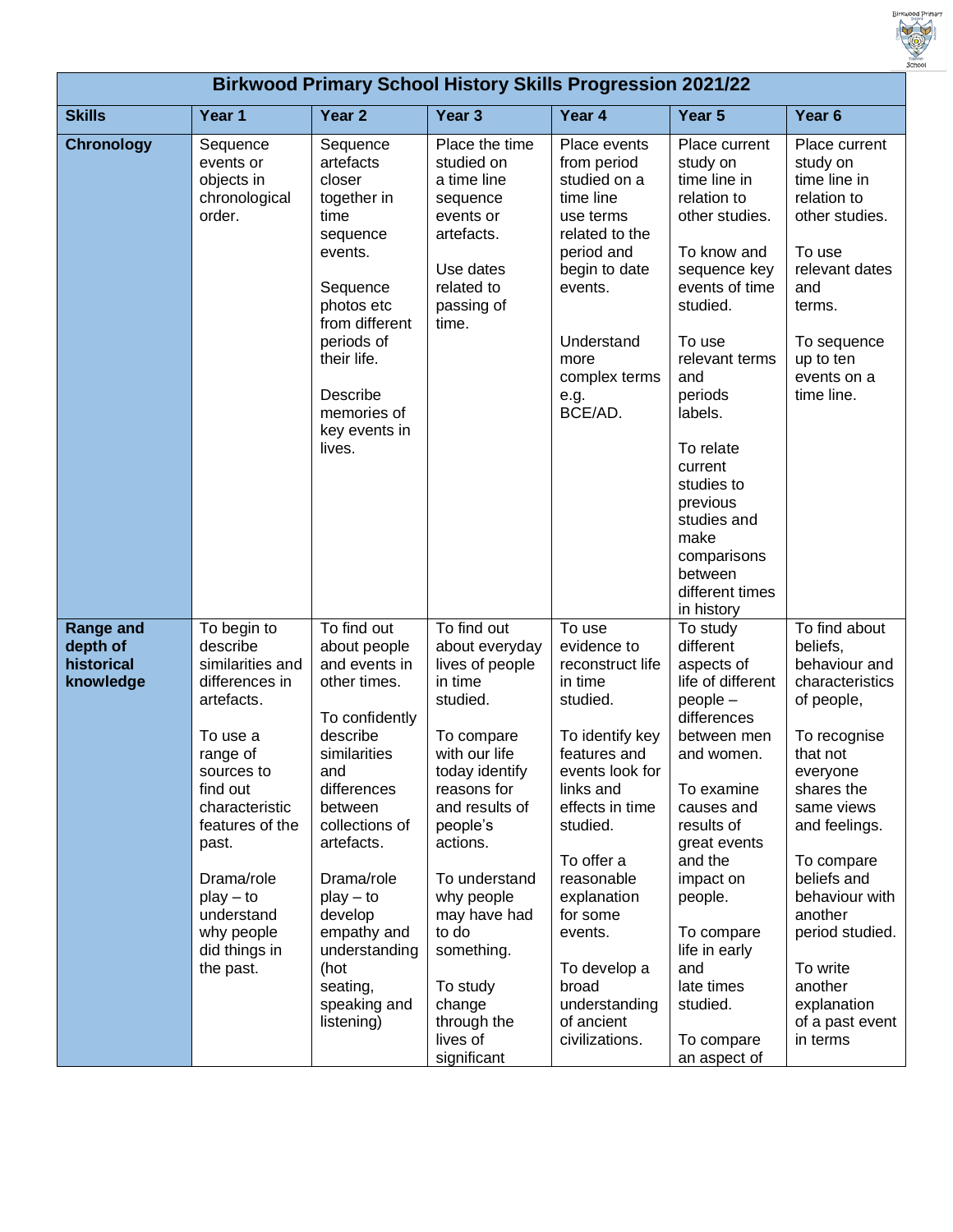

|                                      |                                                                                                                                                             |                                                                                                                                                                   | individuals<br>(e.g. Queen<br>Elizabeth I and<br>Queen<br>Elizabeth II).                                                                                                                                                                                                                |                                                                                                                                                                       | life with the<br>same aspect<br>in another<br>period.<br>To study an<br>ancient<br>civilization in<br>detail (e.g.<br>Benin, Shang<br>Dynasty,<br>Egypt)         | of cause and<br>effect using<br>evidence to<br>support and<br>illustrate their<br>explanation<br>know key<br>dates,<br>characters<br>and events of<br>time studied.<br>To compare<br>and contrast<br>ancient<br>civilizations.                                                                                                                              |
|--------------------------------------|-------------------------------------------------------------------------------------------------------------------------------------------------------------|-------------------------------------------------------------------------------------------------------------------------------------------------------------------|-----------------------------------------------------------------------------------------------------------------------------------------------------------------------------------------------------------------------------------------------------------------------------------------|-----------------------------------------------------------------------------------------------------------------------------------------------------------------------|------------------------------------------------------------------------------------------------------------------------------------------------------------------|-------------------------------------------------------------------------------------------------------------------------------------------------------------------------------------------------------------------------------------------------------------------------------------------------------------------------------------------------------------|
| <b>Interpretations</b><br>of History | To begin to<br>identify<br>different<br>ways to<br>represent the<br>past (e.g.<br>photos,<br>stories,<br>adults talking<br>about the<br>past,<br>websites). | To<br>able to<br>identify<br>different<br>ways to<br>represent the<br>past.<br>To compare<br>pictures or<br>photographs<br>of people or<br>events in the<br>past. | To identify and<br>give reasons<br>for different<br>ways in<br>which the past<br>is<br>represented.<br>To distinguish<br>between<br>different<br>sources and<br>evaluate their<br>usefulness.<br>To look at<br>representations<br>οf<br>the period $-$<br>E.g museum,<br>cartoons, etc. | To look at the<br>evidence<br>available<br>begin to<br>evaluate the<br>usefulness of<br>different<br>sources.<br>Use of text<br>books and<br>historical<br>knowledge. | To compare<br>accounts of<br>events from<br>different<br>sources e.g.<br>fact or fiction.<br>To offer some<br>reasons for<br>different<br>versions of<br>events. | To link<br>sources and<br>work out<br>how<br>conclusions<br>were<br>arrived at.<br>To consider<br>ways of<br>checking the<br>accuracy of<br>interpretations<br>$-$ fact or<br>fiction and<br>opinion.<br>To be aware<br>that different<br>evidence will<br>lead to<br>different<br>conclusions.<br>Confident use<br>of the<br>library etc. for<br>research. |
| Historical<br><b>Enquiry</b>         | To sort<br>artefacts<br>"then" and<br>"now"<br>use as wide a<br>range of<br>sources as<br>possible.<br>Develop<br>speaking and<br>listening skills          | To use a<br>source $-$ why,<br>what,<br>who, how,<br>where to ask<br>questions and<br>find<br>answers.<br>To sequence<br>a collection of<br>Artefacts.            | To use a range<br>of sources to<br>find out about a<br>period.<br>Observe small<br>$details -$<br>artefacts,<br>pictures.<br>To select and<br>record                                                                                                                                    | To use<br>evidence to<br>build up<br>a picture of a<br>past event by<br>choosing<br>relevant<br>material.<br>To present a<br>picture of                               | To begin to<br>identify<br>primary<br>and<br>secondary<br>sources<br>To use<br>evidence to<br>build up                                                           | To recognise<br>primary and<br>secondary<br>sources.<br>To use a<br>range of<br>sources to find<br>out about an<br>aspect<br>of time past.                                                                                                                                                                                                                  |